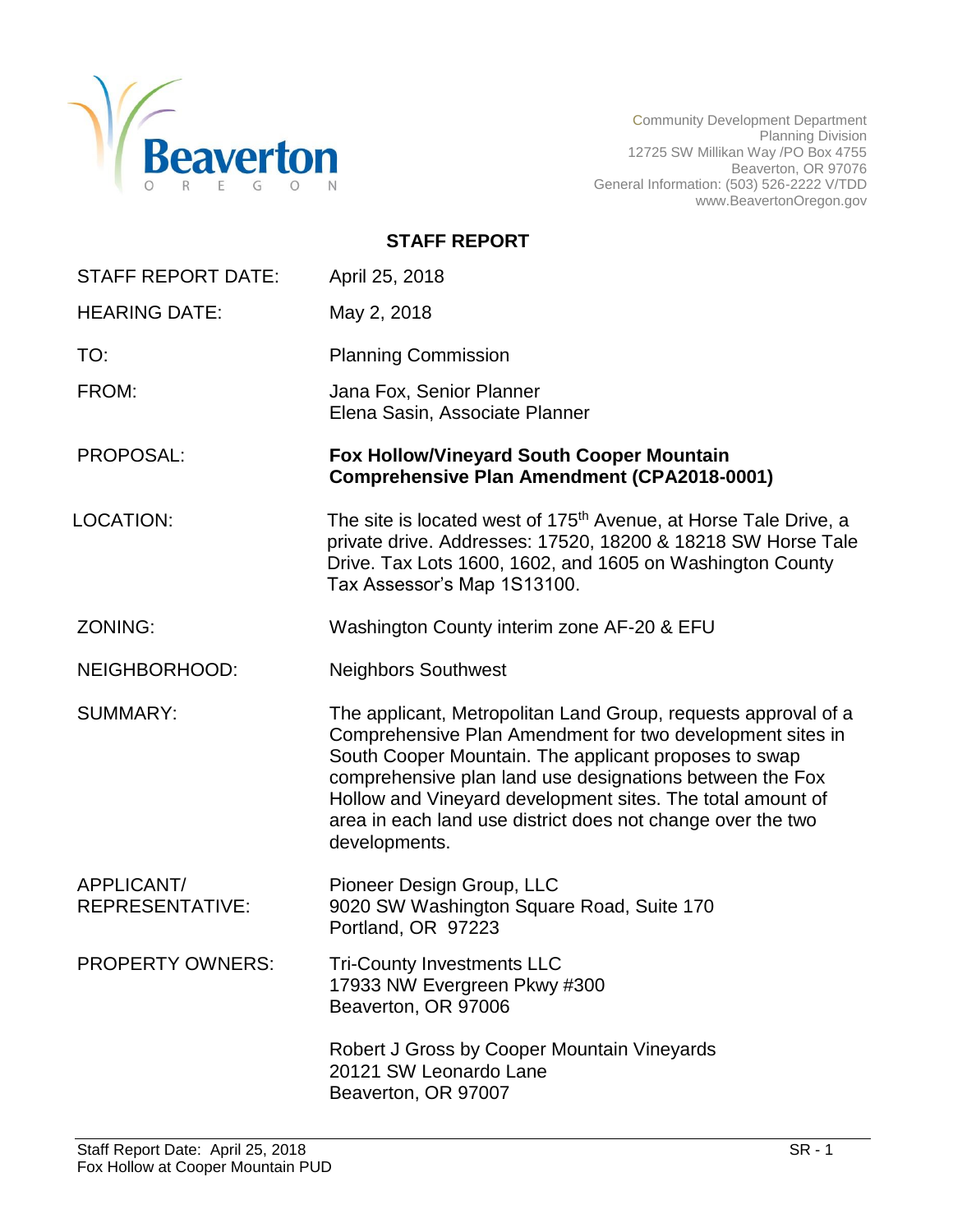## **STAFF RECOMMENDATION**:

**Approval** subject to conditions identified at the end of this report. **TABLE OF CONTENTS Attachment A: CPA2018-0001** *Comprehensive Plan Amendment* CPA1-CPA4 **Exhibit 1: Exhibits by City Staff Exhibit 1.1** Aerial and Vicinity Map (page of this report) **Exhibit 1.2** Existing Land Use Designation Comprehensive Plan Map **Exhibit 1.3** Proposed Land Use Designation Comprehensive Plan Map SR3 – SR5 **Exhibit 2: Exhibits by Applicant Exhibit 2.1** Combined plans and materials package prepared by applicant. Combined materials package **Exhibit 3: Public Testimony / Comments** None Received Exhibits by #

**CPA2018-0001 (Fox Hollow / Vineyard South Cooper Mountain CPA):** 

# **Background**

The South Cooper Mountain Community Plan (SCMCP) is part of the Beaverton Comprehensive Plan and was adopted in December 2014. The SCMCP identifies various policies intended to guide future development of this area which is comprised of 544 acres of rural land that was added to the Urban Growth Boundary (UGB) in 2011. The SCMCP emphasizes development to be designed as safe, convenient, active and healthful with a variety of housing types, recreational spaces, and pedestrian and vehicular circulation.

The applicant proposes this Comprehensive Plan Map Amendment application to run parallel to the Fox Hollow development applications. The applicant has elected to have this application run in a parallel process as the Vineyard site is not subject to current review for physical development. This CPA application must be approved prior to the Fox Hollow development application, and is thus on the agenda before Fox Hollow.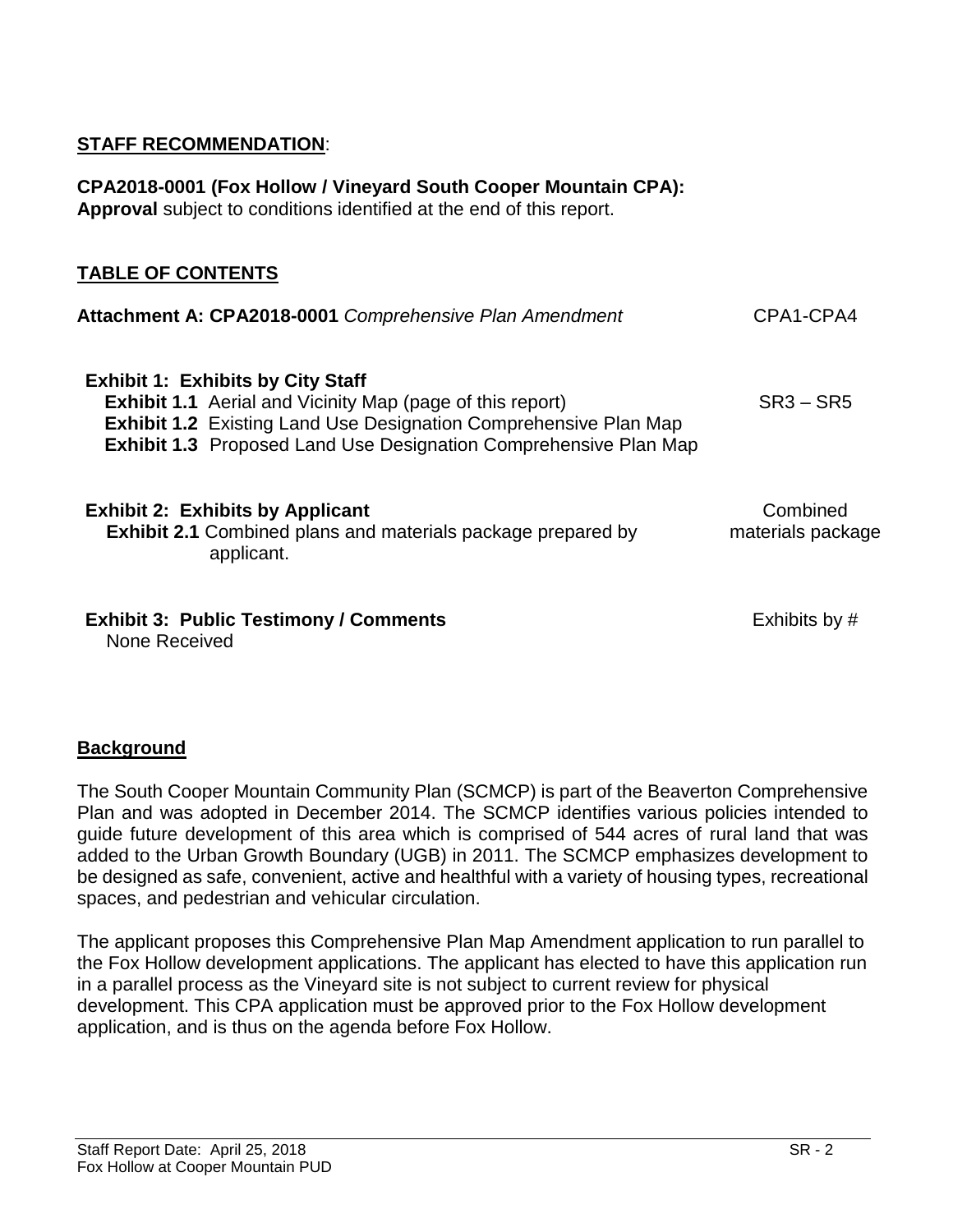## **Exhibit 1.1**

## **Aerial and Vicinity Map**



**Fox Hollow / Vineyard South Cooper Mountain Comprehensive Plan Amendment**

CPA2018-0001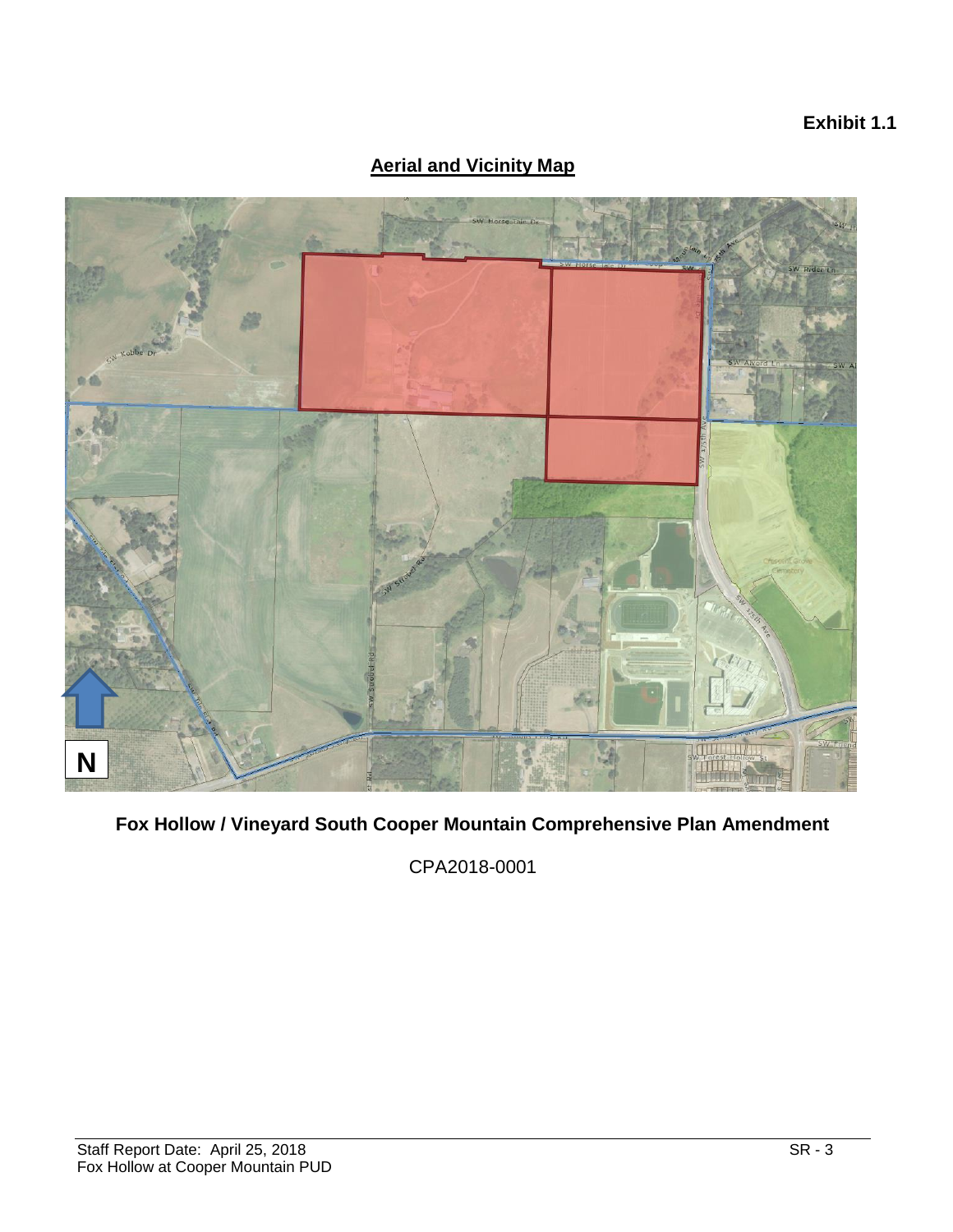## **Exhibit 1.2**



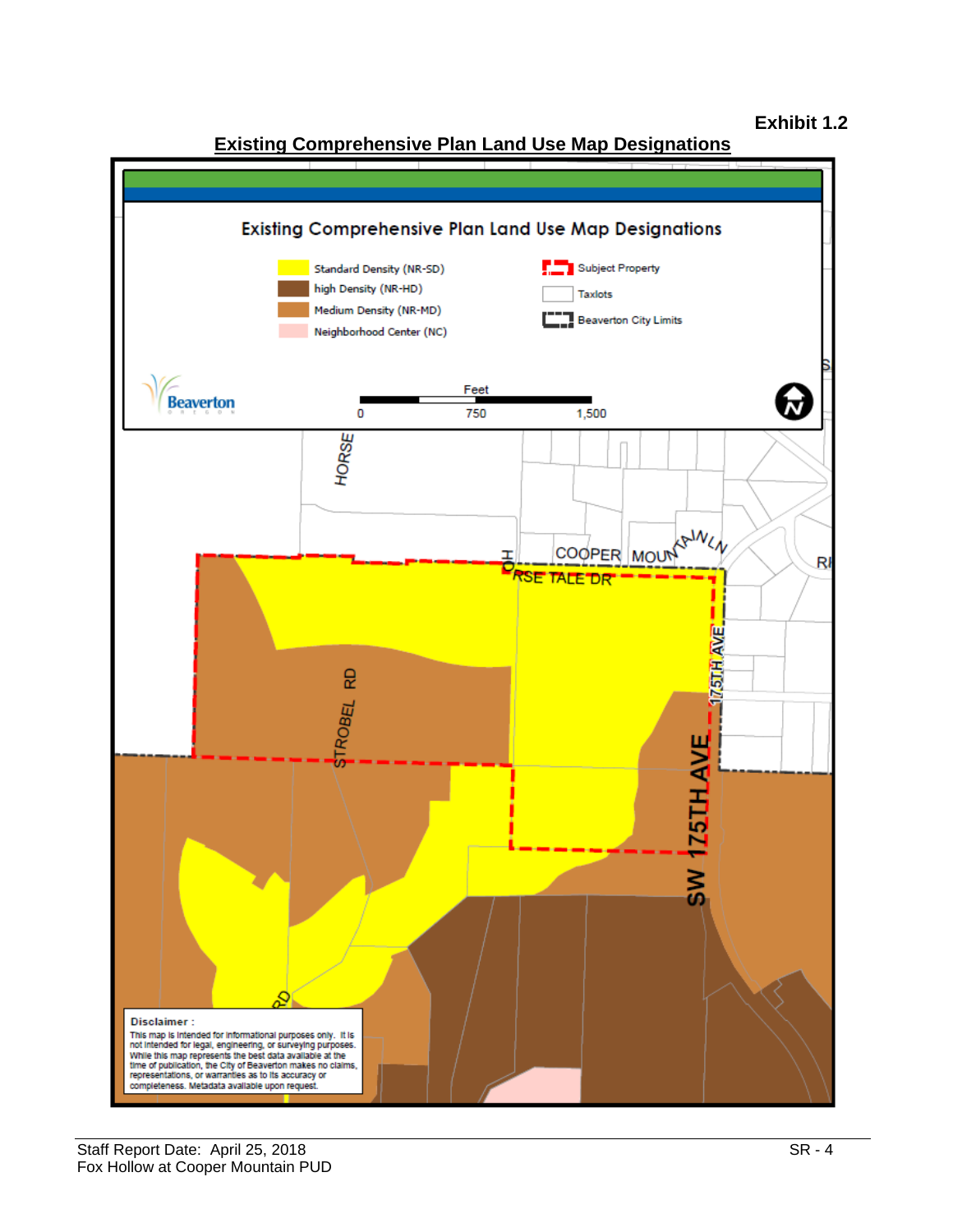

## **Proposed Comprehensive Plan Land Use Boundary**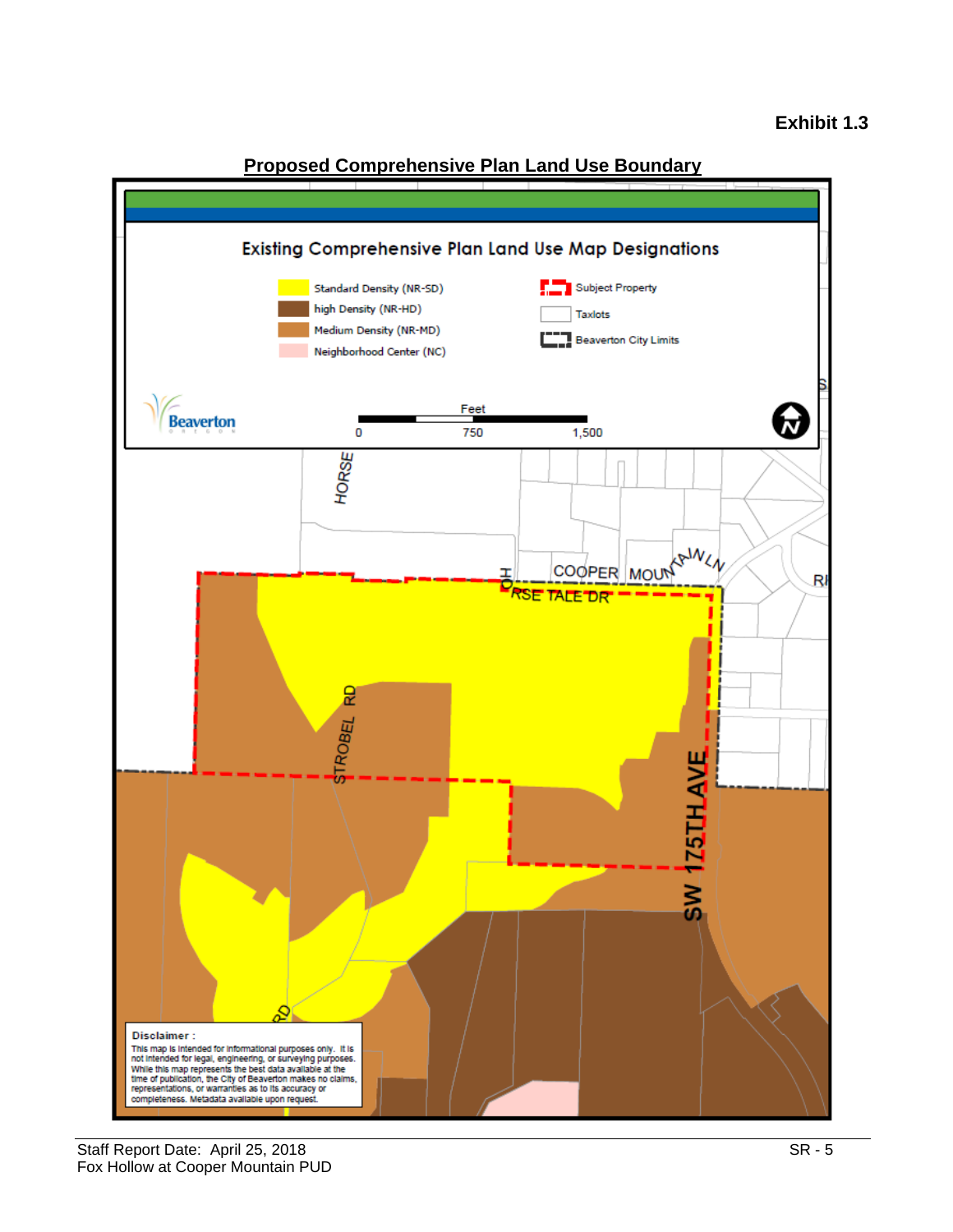#### **CPA2018-0001 ANALYSIS AND FINDINGS FOR QUASI-JUDICAL COMREHENSIVE MAP AMENDMENT APPROVAL**

## **Chapter 1: Section 1.3 Comprehensive Plan Amendment Procedural Categories**.

*Quasi-Judicial Amendments are amendments to a Land Use Map designation as it applies to specific parcels or that applies to a small number of individuals or properties or locations.*

#### **Chapter 1: Section 1.5.1 Criteria for Quasi-Judicial Comprehensive Plan Amendment**.

*The adoption by the City Council of any amendment to the Plan shall be supported by findings of*  fact, based on the record, that demonstrate the criteria of this Section have been met. The City *Council and Planning Commission may incorporate by reference facts, findings, reasons, and conclusions proposed by the City staff or others into their decision.*

#### **1.5.1 Approval Criteria (A through D)**

#### *A. The proposed amendment is consistent and compatible with relevant Statewide Planning Goals and related Oregon Administrative Rules;*

Staff incorporates the applicant's written response to specific Statewide Planning Goals. In this case, the proposed Quasi-Judicial Comprehensive Plan Map Amendment (CPA) is intended to adjust an existing boundary between two Land Use designations (Standard Density and Medium Density) over two development sites, Fox Hollow and The Vineyard, which were applied during the South Cooper Mountain Community Plan (SCMCP) process. The SCMCP acknowledges that the land use district boundaries may have to be adjusted to fit with development patterns on individual sites. The applicant's plan shows equal land areas being exchanged, ensuring no changes to minimum and maximum densities in the South Cooper Mountain Community Plan (SCMCP) area. The applicant states that given the minor nature of the amendment, compliance and compatibility with the Statewide Planning Goals and related OARs will not be impacted by the proposed Comprehensive Map Amendment. All residential developments over ten (10) acres in South Cooper Mountain are required to obtain PUD approval. The PUD approval allows for many variations in housing types, lot sizes and reductions, therefore, the difference between lots within the zoning districts and land use designations is minimal, so long as the minimum density is maintained.

Of the 19 Statewide Planning Goals, staff finds that Goals 1, 2, 5, 10, 12 and 14 (*Citizen Involvement*, *Land Use Planning*, *Natural Resources, Housing, Transportation* and *Urbanization*, respectively) are applicable for consideration. Staff also notes that these goals were evaluated as part of an earlier process to create the SCMCP which lead to subsequent amendment of the Comprehensive Plan Land Use Map and the same land use designations that apply today.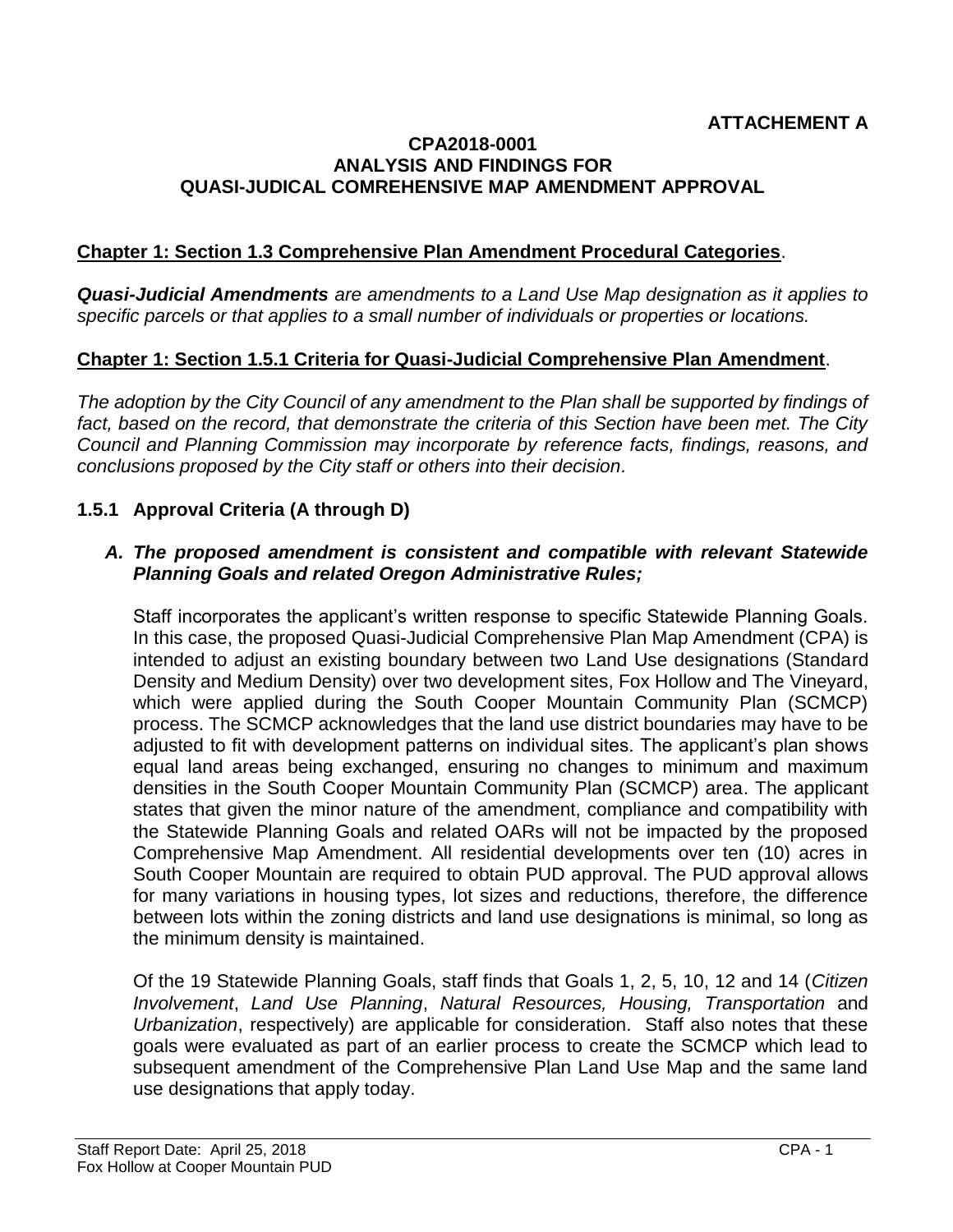The applicant states that given the minor nature of the amendment, compliance and compatibility with the Statewide Planning Goals and related OARs will not be impacted by the proposed Comprehensive Plan Amendment.

In response to Goal 10 (Needed Housing) the total amount of land in each land use designation is not proposed to change. As the amounts of both the Medium Density and Standard Density residential land are not proposed to change the minimum density of the site is not effected by the proposal, therefore there is no change to needed housing. Staff finds that the applicant's proposal which results in no change to the minimum density of the site is consistent with the Comprehensive Plan, SCMCP and Goal 10 requirements.

## **Therefore, staff finds that by meeting the conditions of approval the proposal meets the criterion.**

#### *B. The proposed amendment is consistent and compatible with the applicable Titles of the Metro Urban Growth Management Functional Plan and the Regional Transportation Plan;*

Staff incorporates the applicant's written response stating that the minor nature of the amendment will not impact the compliance and compatibility with the applicable Titles of the Metro Urban Growth Management Functional Plan or the Regional Transportation Plan. The proposed amendment to the Comprehensive Plan Land Use Designations is to relocate the boundary between the Standard Density and Medium Density designations established through the broader South Cooper Mountain Community Plan. Additionally, staff confirms that applicable Titles of the Metro Urban Growth Management Functional Plan and the Regional Transportation Plan were addressed as part of the South Cooper Mountain Community Plan and for subsequent adoption of existing Land Use designation that apply to subject properties. Staff observes the net result of this CPA is no change to the total amount of land within each land use designation on site. The applicant's narrative also states that no alterations to the Urban Growth Boundary are proposed and no street alignments or functional classifications identified on the Regional Transportation Plan are altered by the amendment. Staff also incorporates the facts and findings as stated above in response to Criterion A.In response to Criterion B, staff also finds the proposal to be consistent with the minimum housing capacity identified in Table 2 of the SCMCP, titled *Land Use Designation and Capacity Estimates*.

## **Therefore, staff finds that the proposal meets this criterion for approval.**

## *C. The proposed amendment is consistent and compatible with the Comprehensive Plan and other applicable local plans; and*

Staff incorporates the facts and findings as stated above in response to Criterions A and B. Staff also incorporates the applicant's written response to specific plan policies identified in the narrative. As the applicant only proposes to shift the boundaries of two land use districts within the SCMCP area while maintaining the same amount of land in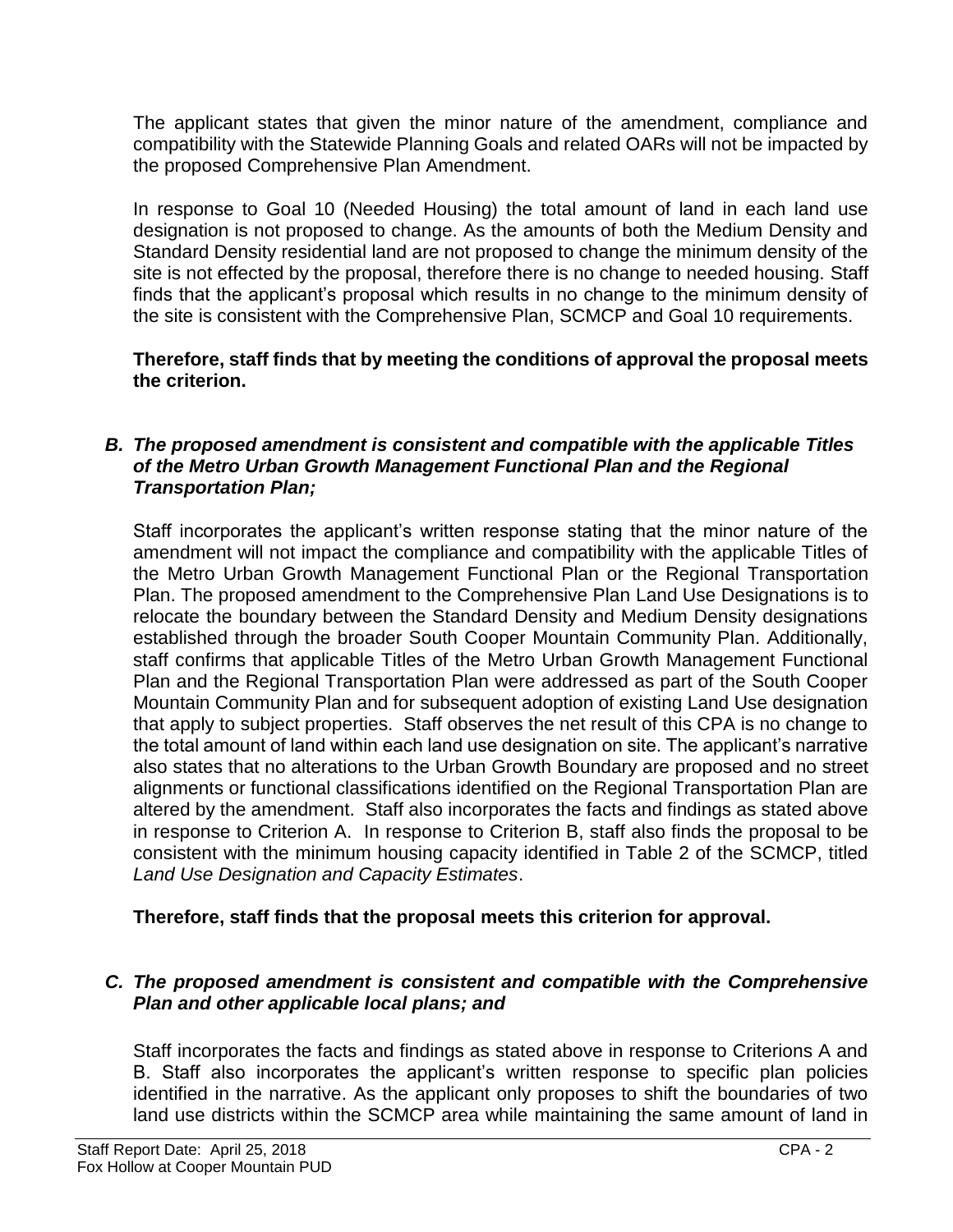each district many of the Comprehensive Plan Policies and SMCCP Policies to not apply. Physical development, such as the Fox Hollow PUD which is being processed at the same time as this amendment, will require responses to more detailed Comprehensive Plan and SCMCP policies which address physical development. Below are responses to relevant Comprehensive Plan and SMCCP policies related to this request for a Comprehensive Plan Map Amendment.

#### Comprehensive Plan Policies

*Policy 3.8.2.d The Standard Density Neighborhood designation may be applied in areas that have limited access to transit and are not located at a major intersection or highway interchange; or areas that are presently developed with predominately single family homes.*

The applicant proposes to adjust the boundaries between the Standard Density and Medium Density land use districts which results in the Standard Density being further away from SW 175<sup>th</sup> Avenue, a major county road, meeting the intention of Policy 3.8.2.d. In addition the proposed land use designations better align with proposed roads and grades.

*Policy 3.8.3.h The Medium and High Density Neighborhood designations may be applied in areas that have walkable access to transit, commercial services, parks, and/or other amenities. The Medium Density Neighborhood may serve as a transition between Standard Density or Low Density Neighborhood and higher density neighborhoods or commercial or mixed use designations.*

The applicant proposes to adjust the boundaries between the Medium Density and Standard Density land use districts which will result in the Medium Density land use designation forming a buffer along the majority of 175<sup>th</sup> Avenue for the Standard Density land use designation, consistent with the intention of Policy 3.8.3.h.

#### South Cooper Mountain Community Plan

Additionally, in response to Criteria C, staff also refers to Policy 4 of Land Use Implementation section (cited below) from the SCMCP that recognizes the need for adjusting the boundaries of the Comprehensive Plan land use map to achieve consistency with proposed Zoning Map land use boundaries when development is proposed. Policy No. 4 reads:

*"Amendments to the boundaries of Land Use Map designations may be proposed as individual requests prior to development, or simultaneously when development is proposed. This policy is intended to provide a means for the Land Use map and zoning to be aligned with site-specific conditions, and the placement of roads, housing densities, parks, schools and other development that will occur incrementally over time."*

In this case, staff acknowledges the applicant's CPA proposal to be limited in scope and that future physical development plans will identify site-specific conditions. Staff